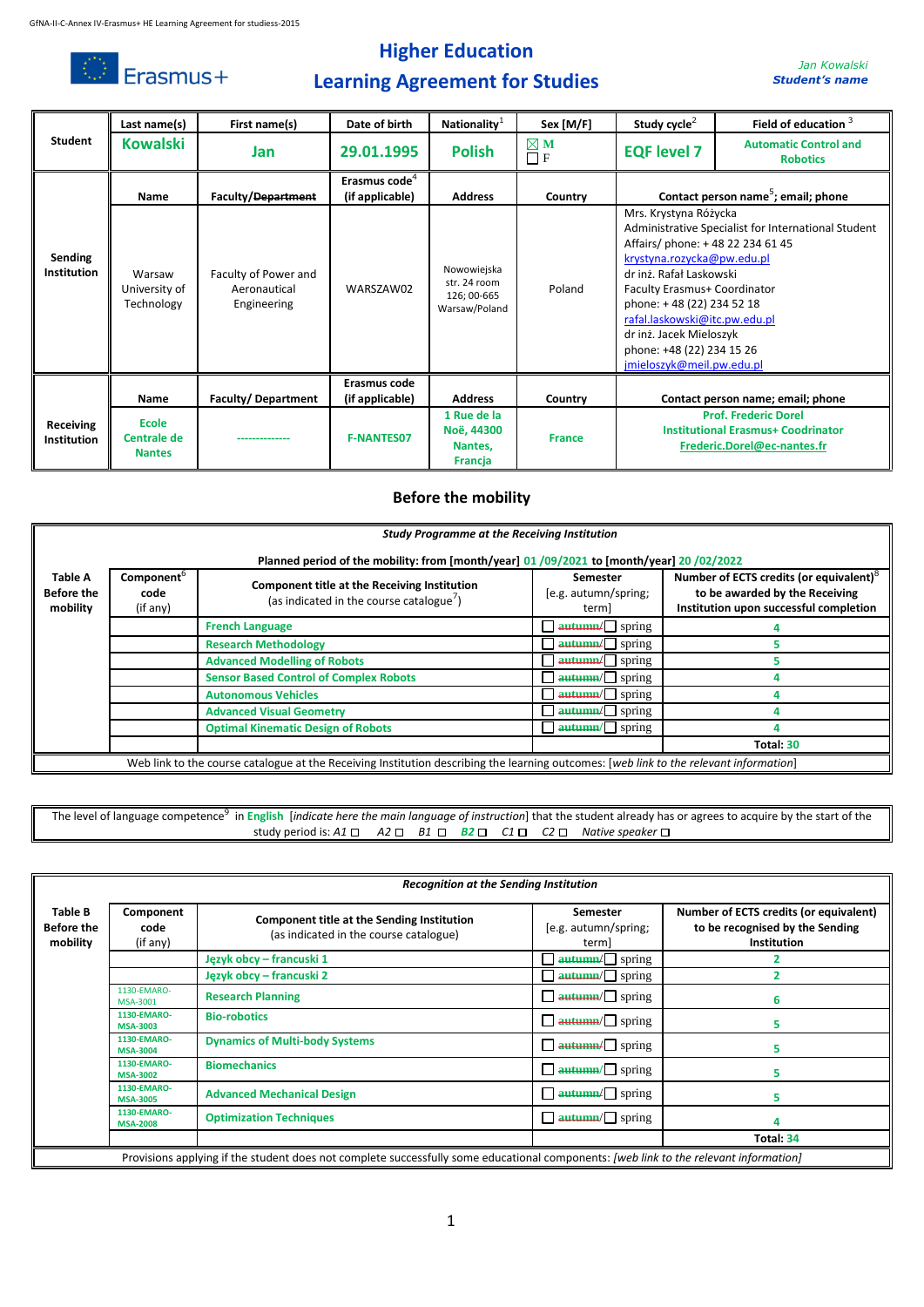$\circledcirc$  Erasmus+



## **Learning Agreement for Studies**

## **Commitment**

By signing this document, the student, the Sending Institution and the Receiving Institution confirm that they approve the Learning Agreement and that they will comply with all the arrangements agreed by all parties. Sending and Receiving Institutions undertake to apply all the principles of the Erasmus Charter for Higher Education relating to mobility for studies (or the principles agreed in the Inter-Institutional Agreement for institutions located in Partner Countries). The Sending Institution and the student should also commit to what is set out in the Erasmus+ grant agreement. The Receiving Institution confirms that the educational components listed in Table A are in line with its course catalogue and should be available to the student. The Sending Institution commits to recognise all the credits gained at the Receiving Institution for the successfully completed educational components and to count them towards the student's degree as described in Table B. Any exceptions to this rule are documented in an annex of this Learning Agreement and agreed by all parties. The student and the Receiving Institution will communicate to the Sending Institution any problems or changes regarding the study programme, responsible persons and/or study period.

| Commitment                                                       | <b>Name</b>                                        | <b>Email</b>                                               | <b>Position</b>                        | Date       | Signature     |
|------------------------------------------------------------------|----------------------------------------------------|------------------------------------------------------------|----------------------------------------|------------|---------------|
| Student                                                          | <b>Jan Kowalski</b>                                | jan.kowalski.stud@pw.edu.pl                                | <b>Student</b>                         | 01.04.2021 | 9an K…owalski |
| Responsible person <sup>10</sup> at<br>the Sending Institution   | dr inż. Rafał Laskowski<br>dr inż. Jacek Mieloszyk | rafal.laskowski@itc.pw.edu.pl<br>jmieloszyk@meil.pw.edu.pl | <b>Faculty Erasmus+</b><br>Coordinator |            |               |
| Responsible person at the<br>Receiving Institution <sup>11</sup> |                                                    |                                                            |                                        |            |               |

#### **During the Mobility**

|                                    | <b>Exceptional changes to Table A</b><br>(to be approved by e-mail or signature by the student, the responsible person in the Sending Institution and the responsible person in the Receiving Institution) |                                                                                                  |                                                     |                                            |                                                            |                                                     |
|------------------------------------|------------------------------------------------------------------------------------------------------------------------------------------------------------------------------------------------------------|--------------------------------------------------------------------------------------------------|-----------------------------------------------------|--------------------------------------------|------------------------------------------------------------|-----------------------------------------------------|
| Table A2<br>During the<br>mobility | Component<br>code<br>(if any)                                                                                                                                                                              | <b>Component title at the Receiving</b><br>Institution<br>(as indicated in the course catalogue) | <b>Deleted</b><br>component<br>[tick if applicable] | Added<br>component<br>[tick if applicable] | Reason for change <sup>12</sup>                            | Number of<br><b>ECTS</b> credits<br>(or equivalent) |
|                                    |                                                                                                                                                                                                            |                                                                                                  | $\boxtimes$                                         | П                                          | $\Box$ 1/ $\Box$ 2/ $\Box$ 3/ $\Box$ 4<br>(please specify) |                                                     |
|                                    |                                                                                                                                                                                                            |                                                                                                  | $\boxtimes$                                         | п                                          | $\Box$ 1/ $\Box$ 2/ $\Box$ 3/ $\Box$ 4<br>(please specify) |                                                     |
|                                    |                                                                                                                                                                                                            |                                                                                                  | $\boxtimes$                                         | П                                          | $\Box$ 1/ $\Box$ 2/ $\Box$ 3/ $\Box$ 4<br>(please specify) |                                                     |
|                                    |                                                                                                                                                                                                            |                                                                                                  | $\boxtimes$                                         | п                                          | $\Box$ 1/ $\Box$ 2/ $\Box$ 3/ $\Box$ 4<br>(please specify) |                                                     |
|                                    |                                                                                                                                                                                                            |                                                                                                  | $\boxtimes$                                         | п                                          | $\Box$ 1/ $\Box$ 2/ $\Box$ 3/ $\Box$ 4<br>(please specify) |                                                     |
|                                    |                                                                                                                                                                                                            |                                                                                                  | $\boxtimes$                                         | п                                          | $\Box$ 1/ $\Box$ 2/ $\Box$ 3/ $\Box$ 4<br>(please specify) |                                                     |
|                                    |                                                                                                                                                                                                            |                                                                                                  | $\boxtimes$                                         | п                                          | $\Box$ 1/ $\Box$ 2/ $\Box$ 3/ $\Box$ 4<br>(please specify) |                                                     |
|                                    |                                                                                                                                                                                                            |                                                                                                  | $\boxtimes$                                         | п                                          | $\Box$ 1/ $\Box$ 2/ $\Box$ 3/ $\Box$ 4<br>(please specify) |                                                     |
|                                    |                                                                                                                                                                                                            |                                                                                                  | $\Box$                                              | $\boxtimes$                                | $\Box 5/\Box 6/\Box 7$                                     |                                                     |
|                                    |                                                                                                                                                                                                            |                                                                                                  | $\Box$                                              | ⊠                                          | $\Box 5/\Box 6/\Box 7$                                     |                                                     |
|                                    |                                                                                                                                                                                                            |                                                                                                  | $\Box$                                              | $\boxtimes$                                | $\Box 5/\Box 6/\Box 7$                                     |                                                     |
|                                    |                                                                                                                                                                                                            |                                                                                                  | $\Box$                                              | $\boxtimes$                                | $\Box 5/\Box 6/\Box 7$                                     |                                                     |
|                                    |                                                                                                                                                                                                            |                                                                                                  | $\Box$                                              | ⊠                                          | $\Box 5/\Box 6/\Box 7$                                     |                                                     |
|                                    |                                                                                                                                                                                                            |                                                                                                  | $\Box$                                              | $\boxtimes$                                | $\Box 5/\Box 6/\Box 7$                                     |                                                     |
|                                    |                                                                                                                                                                                                            |                                                                                                  | $\Box$                                              | ⊠                                          | $\Box 5/\Box 6/\Box 7$                                     |                                                     |
|                                    |                                                                                                                                                                                                            |                                                                                                  | $\Box$                                              | $\boxtimes$                                | $\Box 5/\Box 6/\Box 7$                                     |                                                     |

|                                    | Exceptional changes to Table B (if applicable)<br>(to be approved by e-mail or signature by the student and the responsible person in the Sending Institution) |                                                                                      |                                                     |                                            |                                        |  |  |
|------------------------------------|----------------------------------------------------------------------------------------------------------------------------------------------------------------|--------------------------------------------------------------------------------------|-----------------------------------------------------|--------------------------------------------|----------------------------------------|--|--|
| Table B2<br>During the<br>mobility | Component<br>code<br>(if any)                                                                                                                                  | Component title at the Sending Institution<br>(as indicated in the course catalogue) | <b>Deleted</b><br>component<br>[tick if applicable] | Added<br>component<br>[tick if applicable] | Number of ECTS credits (or equivalent) |  |  |
|                                    |                                                                                                                                                                |                                                                                      | □                                                   | □                                          |                                        |  |  |
|                                    |                                                                                                                                                                |                                                                                      | □                                                   | □                                          |                                        |  |  |
|                                    |                                                                                                                                                                |                                                                                      | □                                                   | п                                          |                                        |  |  |
|                                    |                                                                                                                                                                |                                                                                      | □                                                   | ◻                                          |                                        |  |  |
|                                    |                                                                                                                                                                |                                                                                      | □                                                   | □                                          |                                        |  |  |
|                                    |                                                                                                                                                                |                                                                                      | □                                                   | □                                          |                                        |  |  |
|                                    |                                                                                                                                                                |                                                                                      | ◻                                                   | п                                          |                                        |  |  |
|                                    |                                                                                                                                                                |                                                                                      | □                                                   | ⊓                                          |                                        |  |  |
|                                    |                                                                                                                                                                |                                                                                      | □                                                   | □                                          |                                        |  |  |

#### **After the Mobility**

| <b>Transcript of Records at the Receiving Institution</b> |                   |                                                                                        |                                             |                                  |                                            |
|-----------------------------------------------------------|-------------------|----------------------------------------------------------------------------------------|---------------------------------------------|----------------------------------|--------------------------------------------|
|                                                           |                   | Start and end dates of the study period: from [day/month/year]                         | to [day/month/year]                         |                                  |                                            |
| <b>Table C</b><br>After the                               | Component<br>code | Component title at the Receiving Institution<br>(as indicated in the course catalogue) | Was the component<br>successfully completed | <b>Number of ECTS</b><br>credits | <b>Grades received</b><br>at the Receiving |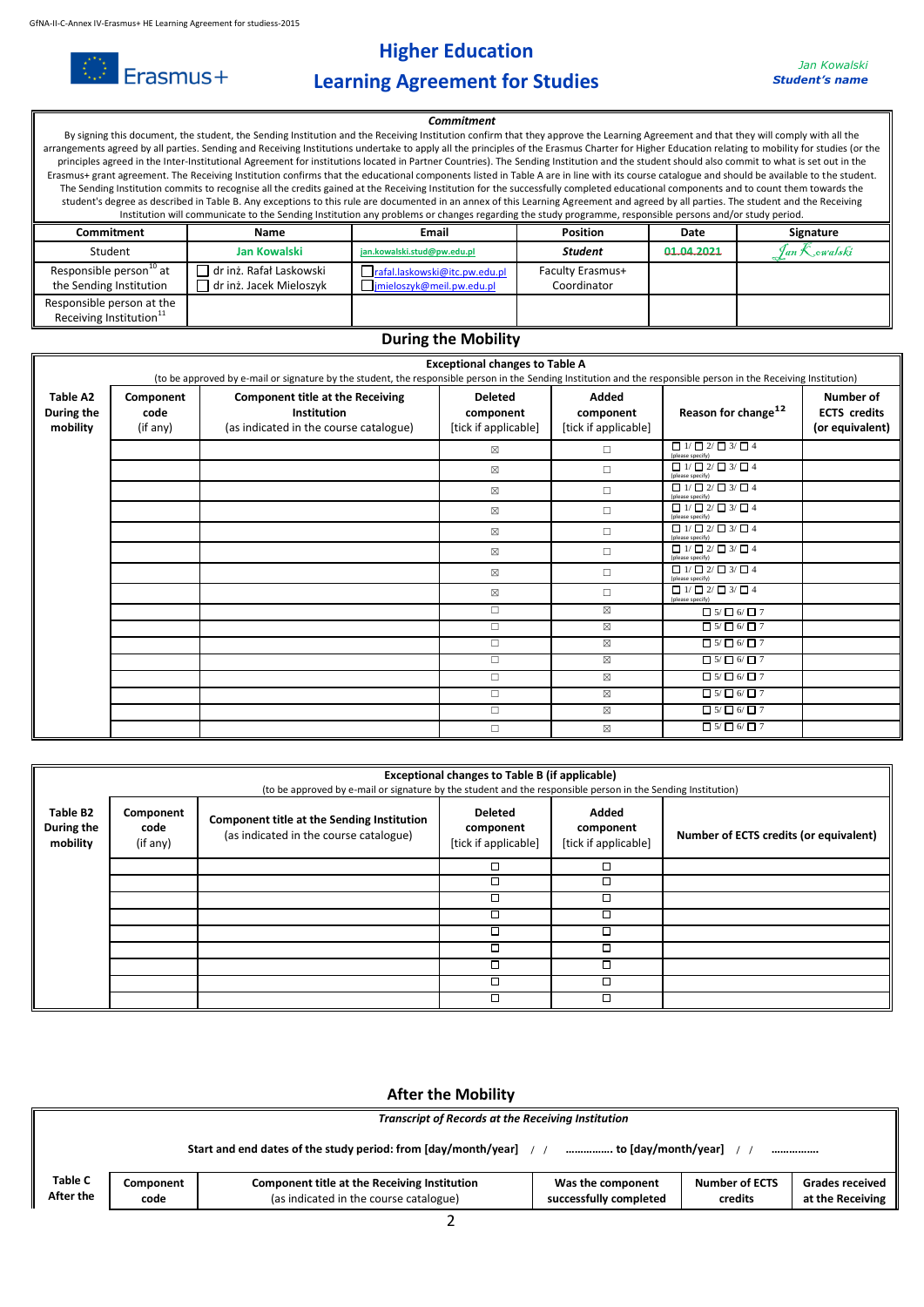$\circledcirc$  Erasmus+

# **Higher Education Learning Agreement for Studies**

| mobility | (if any) | by the student? [Yes/No]                 | (or equivalent) | Institution |
|----------|----------|------------------------------------------|-----------------|-------------|
|          |          |                                          |                 |             |
|          |          | $\Box$ YES                               |                 |             |
|          |          | $\Box$ NO                                |                 |             |
|          |          | $\Box$ YES<br>$\square$ NO               |                 |             |
|          |          | $\Box$ YES                               |                 |             |
|          |          | $\Box$ NO                                |                 |             |
|          |          | $\Box$ YES<br>$\square$ NO               |                 |             |
|          |          | $\overline{\Box}$ YES                    |                 |             |
|          |          | $\Box$ NO                                |                 |             |
|          |          | $\Box$ YES<br>$\Box$ NO                  |                 |             |
|          |          | $\Box$ YES<br>$\Box$ NO                  |                 |             |
|          |          | $\Box$ YES<br>$\Box$ NO                  |                 |             |
|          |          | $\Box$ YES                               |                 |             |
|          |          | $\square$ NO                             |                 |             |
|          |          | $\Box$ YES<br>$\Box$ NO                  |                 |             |
|          |          | $\square$<br>YES $\square$<br>NO         |                 |             |
|          |          | $\frac{\Box \text{YES}}{\Box \text{NO}}$ |                 |             |
|          |          |                                          |                 |             |
|          |          |                                          | Total:          |             |

|                                         |                                                                                                 | Transcript of Records and Recognition at the Sending Institution                                   |                                                                |                                                                           |  |  |  |  |
|-----------------------------------------|-------------------------------------------------------------------------------------------------|----------------------------------------------------------------------------------------------------|----------------------------------------------------------------|---------------------------------------------------------------------------|--|--|--|--|
|                                         | Start and end dates of the study period: from [day/month/year] / /  to [day/month/year] / /<br> |                                                                                                    |                                                                |                                                                           |  |  |  |  |
| <b>Table D</b><br>After the<br>mobility | Component<br>code<br>(if any)                                                                   | Title of recognised component at the Sending Institution<br>(as indicated in the course catalogue) | <b>Number of ECTS credits</b><br>(or equivalent)<br>recognised | Grades registered at the<br><b>Sending Institution</b><br>(if applicable) |  |  |  |  |
|                                         |                                                                                                 |                                                                                                    |                                                                |                                                                           |  |  |  |  |
|                                         |                                                                                                 |                                                                                                    |                                                                |                                                                           |  |  |  |  |
|                                         |                                                                                                 |                                                                                                    |                                                                |                                                                           |  |  |  |  |
|                                         |                                                                                                 |                                                                                                    |                                                                |                                                                           |  |  |  |  |
|                                         |                                                                                                 |                                                                                                    |                                                                |                                                                           |  |  |  |  |
|                                         |                                                                                                 |                                                                                                    |                                                                |                                                                           |  |  |  |  |
|                                         |                                                                                                 |                                                                                                    |                                                                |                                                                           |  |  |  |  |
|                                         |                                                                                                 |                                                                                                    |                                                                |                                                                           |  |  |  |  |
|                                         |                                                                                                 |                                                                                                    |                                                                |                                                                           |  |  |  |  |
|                                         |                                                                                                 |                                                                                                    |                                                                |                                                                           |  |  |  |  |
|                                         |                                                                                                 |                                                                                                    |                                                                |                                                                           |  |  |  |  |
|                                         |                                                                                                 |                                                                                                    | Total:                                                         |                                                                           |  |  |  |  |